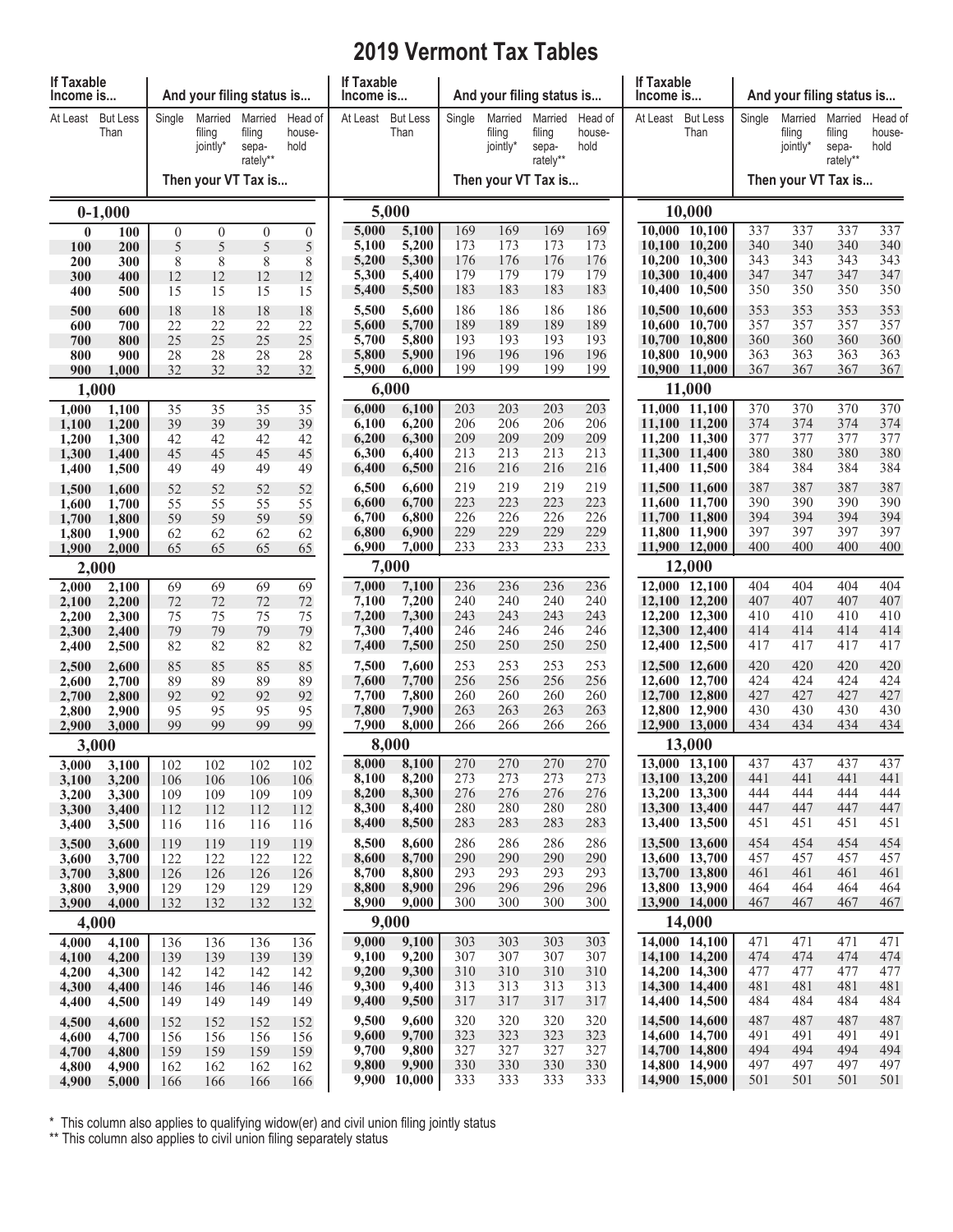| If Taxable<br>Income is        |                          |            |            | And your filing status is |            | If Taxable<br>Income is |                                |            |            | And your filing status is |            | If Taxable<br>Income is |                                |            | And your filing status is |                   |             |
|--------------------------------|--------------------------|------------|------------|---------------------------|------------|-------------------------|--------------------------------|------------|------------|---------------------------|------------|-------------------------|--------------------------------|------------|---------------------------|-------------------|-------------|
| At Least                       | <b>But Less</b>          | Single     | Married    | Married                   | Head of    | At Least But Less       |                                | Single     | Married    | Married                   | Head of    | At Least But Less       |                                | Single     | Married                   | Married           | Head of     |
|                                | Than                     |            | filing     | filing                    | house-     |                         | Than                           |            | filing     | filing                    | house-     |                         | Than                           |            | filing                    | filing            | house-      |
|                                |                          |            | jointly*   | sepa-<br>rately**         | hold       |                         |                                |            | jointly*   | sepa-<br>rately**         | hold       |                         |                                |            | jointly*                  | sepa-<br>rately** | hold        |
|                                | Then your Vermont Tax is |            |            |                           |            |                         |                                |            |            | Then your Vermont Tax is  |            |                         | Then your Vermont Tax is       |            |                           |                   |             |
|                                | 15,000                   |            |            |                           |            |                         | 20,000                         |            |            |                           |            |                         | 25,000                         |            |                           |                   |             |
| 15,000 15,100                  |                          | 504        | 504        | 504                       | 504        |                         | 20,000 20,100                  | 672        | 672        | 672                       | 672        |                         | 25,000 25,100                  | 839        | 839                       | 839               | 839         |
| 15,100 15,200                  |                          | 508        | 508        | 508                       | 508        |                         | 20,100 20,200                  | 675        | 675        | 675                       | 675        |                         | 25,100 25,200                  | 843        | 843                       | 843               | 843         |
| 15,200 15,300                  |                          | 511        | 511        | 511                       | 511        |                         | 20,200 20,300                  | 678        | 678        | 678                       | 678        |                         | 25,200 25,300                  | 846        | 846                       | 846               | 846         |
| 15,300 15,400<br>15,400 15,500 |                          | 514<br>518 | 514<br>518 | 514<br>518                | 514<br>518 |                         | 20,300 20,400<br>20,400 20,500 | 682<br>685 | 682<br>685 | 682<br>685                | 682<br>685 |                         | 25,300 25,400<br>25,400 25,500 | 849<br>853 | 849<br>853                | 849<br>853        | 849<br>853  |
| 15,500 15,600                  |                          | 521        | 521        | 521                       | 521        |                         | 20,500 20,600                  | 688        | 688        | 688                       | 688        |                         | 25,500 25,600                  | 856        | 856                       | 856               | 856         |
| 15,600 15,700                  |                          | 524        | 524        | 524                       | 524        |                         | 20,600 20,700                  | 692        | 692        | 692                       | 692        |                         | 25,600 25,700                  | 859        | 859                       | 859               | 859         |
| 15,700 15,800                  |                          | 528        | 528        | 528                       | 528        |                         | 20,700 20,800                  | 695        | 695        | 695                       | 695        |                         | 25,700 25,800                  | 863        | 863                       | 863               | 863         |
| 15,800 15,900<br>15,900 16,000 |                          | 531<br>534 | 531<br>534 | 531<br>534                | 531<br>534 |                         | 20,800 20,900<br>20,900 21,000 | 698<br>702 | 698<br>702 | 698<br>702                | 698<br>702 |                         | 25,800 25,900<br>25,900 26,000 | 866<br>869 | 866<br>869                | 866<br>869        | 866<br>869  |
|                                | 16,000                   |            |            |                           |            |                         | 21,000<br>26,000               |            |            |                           |            |                         |                                |            |                           |                   |             |
| 16,000 16,100                  |                          | 538        | 538        | 538                       | 538        |                         | 21,000 21,100                  | 705        | 705        | 705                       | 705        |                         | 26,000 26,100                  | 873        | 873                       | 873               | 873         |
| 16,100 16,200                  |                          | 541<br>544 | 541<br>544 | 541<br>544                | 541<br>544 |                         | 21,100 21,200                  | 709<br>712 | 709<br>712 | 709<br>712                | 709        |                         | 26,100 26,200<br>26,200 26,300 | 876<br>879 | 876<br>879                | 876<br>879        | 876<br>879  |
| 16,200 16,300<br>16,300 16,400 |                          | 548        | 548        | 548                       | 548        |                         | 21,200 21,300<br>21,300 21,400 | 715        | 715        | 715                       | 712<br>715 |                         | 26,300 26,400                  | 883        | 883                       | 883               | 883         |
| 16,400 16,500                  |                          | 551        | 551        | 551                       | 551        |                         | 21,400 21,500                  | 719        | 719        | 719                       | 719        |                         | 26,400 26,500                  | 886        | 886                       | 886               | 886         |
| 16,500 16,600                  |                          | 554        | 554        | 554                       | 554        |                         | 21,500 21,600                  | 722        | 722        | 722                       | 722        |                         | 26,500 26,600                  | 889        | 889                       | 889               | 889         |
| 16,600 16,700                  |                          | 558        | 558        | 558                       | 558        |                         | 21,600 21,700                  | 725        | 725        | 725                       | 725        |                         | 26,600 26,700                  | 893        | 893                       | 893               | 893         |
| 16,700 16,800<br>16,800 16,900 |                          | 561<br>564 | 561<br>564 | 561<br>564                | 561<br>564 |                         | 21,700 21,800<br>21,800 21,900 | 729<br>732 | 729<br>732 | 729<br>732                | 729<br>732 |                         | 26,700 26,800<br>26,800 26,900 | 896<br>899 | 896<br>899                | 896<br>899        | 896<br>899  |
| 16,900 17,000                  |                          | 568        | 568        | 568                       | 568        |                         | 21,900 22,000                  | 735        | 735        | 735                       | 735        |                         | 26,900 27,000                  | 903        | 903                       | 903               | 903         |
| 17,000                         |                          |            |            |                           |            |                         | 22,000                         |            |            |                           |            |                         | 27,000                         |            |                           |                   |             |
| 17,000 17,100                  |                          | 571        | 571        | 571                       | 571        |                         | 22,000 22,100                  | 739        | 739        | 739                       | 739        |                         | 27,000 27,100                  | 906        | 906                       | 906               | 906         |
| 17,100 17,200<br>17,200 17,300 |                          | 575<br>578 | 575<br>578 | 575<br>578                | 575<br>578 |                         | 22,100 22,200<br>22,200 22,300 | 742<br>745 | 742<br>745 | 742<br>745                | 742<br>745 |                         | 27,100 27,200<br>27,200 27,300 | 910<br>913 | 910<br>913                | 910<br>913        | 910<br>913  |
| 17,300 17,400                  |                          | 581        | 581        | 581                       | 581        |                         | 22,300 22,400                  | 749        | 749        | 749                       | 749        |                         | 27,300 27,400                  | 916        | 916                       | 916               | 916         |
| 17,400 17,500                  |                          | 585        | 585        | 585                       | 585        |                         | 22,400 22,500                  | 752        | 752        | 752                       | 752        |                         | 27,400 27,500                  | 920        | 920                       | 920               | 920         |
| 17,500 17,600                  |                          | 588        | 588        | 588                       | 588        |                         | 22,500 22,600                  | 755        | 755        | 755                       | 755        |                         | 27,500 27,600                  | 923        | 923                       | 923               | 923         |
| 17,600 17,700<br>17,700 17,800 |                          | 591<br>595 | 591<br>595 | 591<br>595                | 591<br>595 |                         | 22,600 22,700<br>22,700 22,800 | 759<br>762 | 759<br>762 | 759<br>762                | 759<br>762 |                         | 27,600 27,700<br>27,700 27,800 | 926<br>930 | 926<br>930                | 926<br>930        | 926<br>930  |
| 17,800 17,900                  |                          | 598        | 598        | 598                       | 598        |                         | 22,800 22,900                  | 765        | 765        | 765                       | 765        |                         | 27,800 27,900                  | 933        | 933                       | 933               | 933         |
| 17,900 18,000                  |                          | 601        | 601        | 601                       | 601        |                         | 22,900 23,000                  | 769        | 769        | 769                       | 769        |                         | 27,900 28,000                  | 936        | 936                       | 936               | 936         |
|                                | 18,000                   |            |            |                           |            |                         | 23,000                         |            |            |                           |            |                         | 28,000                         |            |                           |                   |             |
| 18,000 18,100                  |                          | 605        | 605        | 605                       | 605        |                         | 23,000 23,100                  | 772        | 772        | 772                       | 772        |                         | $28,000$ $28,100$              | 940        | 940                       | 940               | 940         |
| 18,200 18,300                  | 18,100 18,200            | 608<br>611 | 608<br>611 | 608<br>611                | 608<br>611 |                         | 23,100 23,200<br>23,200 23,300 | 776<br>779 | 776<br>779 | 776<br>779                | 776<br>779 |                         | 28,100 28,200<br>28,200 28,300 | 943<br>946 | 943<br>946                | 943<br>946        | 943.<br>946 |
| 18,300 18,400                  |                          | 615        | 615        | 615                       | 615        |                         | 23,300 23,400                  | 782        | 782        | 782                       | 782        |                         | 28,300 28,400                  | 950        | 950                       | 950               | 950         |
| 18,400 18,500                  |                          | 618        | 618        | 618                       | 618        |                         | 23,400 23,500                  | 786        | 786        | 786                       | 786        |                         | 28,400 28,500                  | 953        | 953                       | 953               | 953         |
| 18,500 18,600<br>18,600 18,700 |                          | 621<br>625 | 621<br>625 | 621<br>625                | 621<br>625 |                         | 23,500 23,600<br>23,600 23,700 | 789<br>792 | 789<br>792 | 789<br>792                | 789<br>792 |                         | 28,500 28,600<br>28,600 28,700 | 956<br>960 | 956<br>960                | 956<br>960        | 956<br>960  |
| 18,700 18,800                  |                          | 628        | 628        | 628                       | 628        |                         | 23,700 23,800                  | 796        | 796        | 796                       | 796        |                         | 28,700 28,800                  | 963        | 963                       | 963               | 963         |
| 18,800 18,900                  |                          | 631        | 631        | 631                       | 631        |                         | 23,800 23,900                  | 799        | 799        | 799                       | 799        |                         | 28,800 28,900                  | 966        | 966                       | 966               | 966         |
| 18,900 19,000                  |                          | 635        | 635        | 635                       | 635        |                         | 23,900 24,000                  | 802        | 802        | 802                       | 802        |                         | 28,900 29,000                  | 970        | 970                       | 970               | 970         |
|                                | 19,000                   |            |            |                           |            |                         | 24,000                         |            |            |                           |            |                         | 29,000                         |            |                           |                   |             |
| 19,000 19,100<br>19,100 19,200 |                          | 638<br>642 | 638<br>642 | 638<br>642                | 638<br>642 |                         | 24,000 24,100<br>24,100 24,200 | 806<br>809 | 806<br>809 | 806<br>809                | 806<br>809 |                         | 29,000 29,100<br>29,100 29,200 | 973<br>977 | 973<br>977                | 973<br>977        | 973<br>977  |
| 19,200 19,300                  |                          | 645        | 645        | 645                       | 645        |                         | 24,200 24,300                  | 812        | 812        | 812                       | 812        |                         | 29,200 29,300                  | 980        | 980                       | 980               | 980         |
| 19,300 19,400                  |                          | 648        | 648        | 648                       | 648        |                         | 24,300 24,400                  | 816        | 816        | 816                       | 816        |                         | 29,300 29,400                  | 983        | 983                       | 983               | 983         |
| 19,400 19,500                  |                          | 652        | 652        | 652                       | 652        |                         | 24,400 24,500                  | 819        | 819        | 819                       | 819        |                         | 29,400 29,500                  | 987        | 987                       | 987               | 987         |
| 19,500 19,600<br>19,600 19,700 |                          | 655<br>658 | 655<br>658 | 655<br>658                | 655<br>658 |                         | 24,500 24,600<br>24,600 24,700 | 822<br>826 | 822<br>826 | 822<br>826                | 822<br>826 |                         | 29,500 29,600<br>29,600 29,700 | 990<br>993 | 990<br>993                | 990<br>993        | 990<br>993  |
| 19,700 19,800                  |                          | 662        | 662        | 662                       | 662        |                         | 24,700 24,800                  | 829        | 829        | 829                       | 829        |                         | 29,700 29,800                  | 997        | 997                       | 997               | 997         |
| 19,800 19,900                  |                          | 665        | 665        | 665                       | 665        |                         | 24,800 24,900                  | 832        | 832        | 832                       | 832        |                         | 29,800 29,900                  | 1000       | 1000                      | 1000              | 1000        |
| 19,900 20,000                  |                          | 668        | 668        | 668                       | 668        |                         | 24,900 25,000                  | 836        | 836        | 836                       | 836        |                         | 29,900 30,000                  | 1003       | 1003                      | 1003              | 1003        |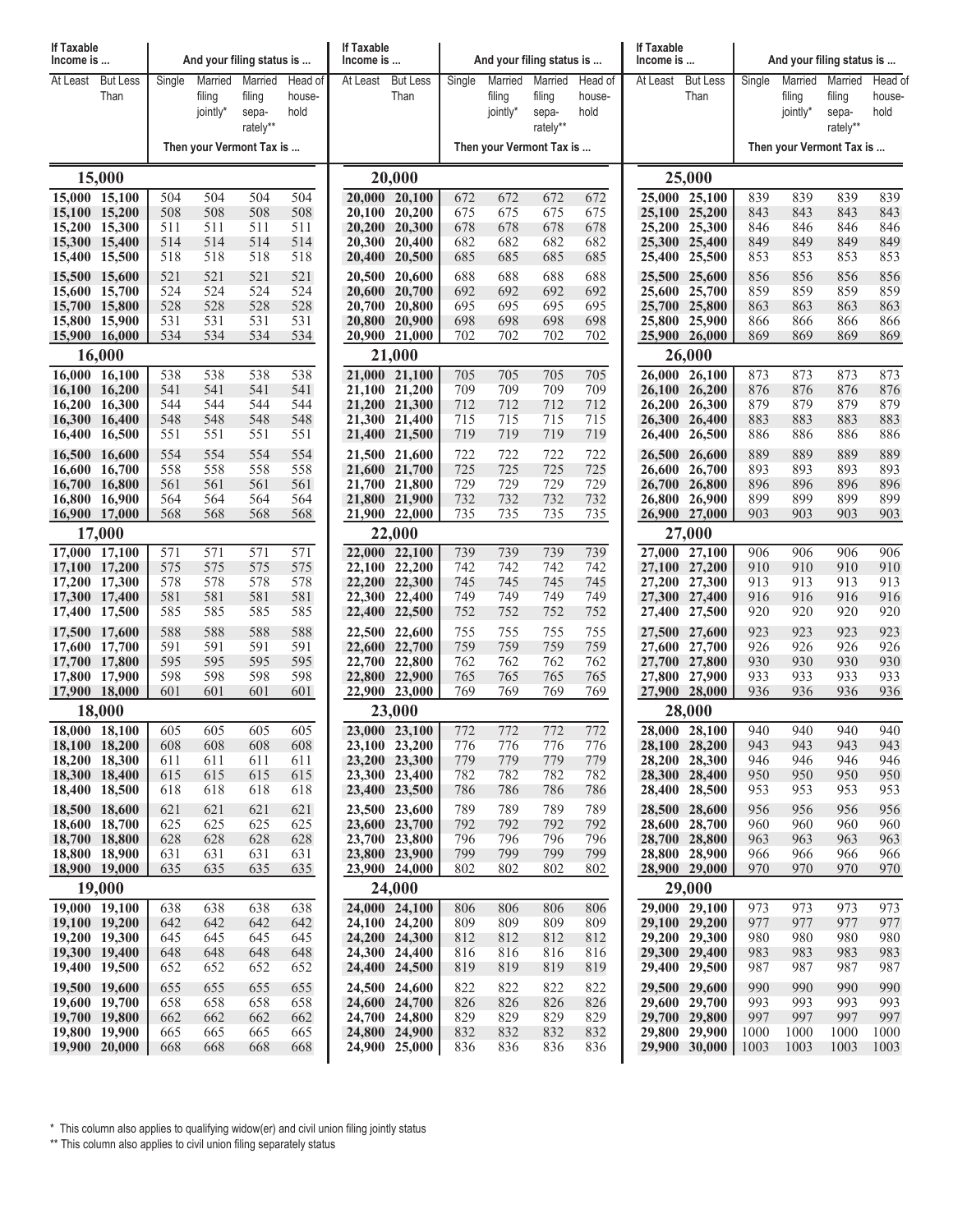| If Taxable<br>Income is        |                                |                          | And your filing status is     |                                        |                           | If Taxable<br>Income is |                                |              | And your filing status is     |                                        |                           | If Taxable<br>Income is |                                |              | And your filing status is     |                                        |                           |  |
|--------------------------------|--------------------------------|--------------------------|-------------------------------|----------------------------------------|---------------------------|-------------------------|--------------------------------|--------------|-------------------------------|----------------------------------------|---------------------------|-------------------------|--------------------------------|--------------|-------------------------------|----------------------------------------|---------------------------|--|
| At Least                       | <b>But Less</b><br>Than        | Single                   | Married<br>filing<br>jointly* | Married<br>filing<br>sepa-<br>rately** | Head of<br>house-<br>hold | At Least                | <b>But Less</b><br>Than        | Single       | Married<br>filing<br>jointly* | Married<br>filing<br>sepa-<br>rately** | Head of<br>house-<br>hold | At Least                | <b>But Less</b><br>Than        | Single       | Married<br>filing<br>jointly* | Married<br>filing<br>sepa-<br>rately** | Head of<br>house-<br>hold |  |
|                                |                                | Then your Vermont Tax is |                               |                                        |                           |                         |                                |              | Then your Vermont Tax is      |                                        |                           |                         |                                |              | Then your Vermont Tax is      |                                        |                           |  |
|                                | 30,000                         |                          |                               |                                        |                           |                         | 35,000                         |              |                               |                                        |                           | 40,000                  |                                |              |                               |                                        |                           |  |
| 30,000 30,100                  |                                | 1007                     | 1007                          | 1007                                   | 1007                      |                         | 35,000 35,100                  | 1174         | 1174                          | 1238                                   | 1174                      | 40.000                  | 40,100                         | 1357         | 1342                          | 1568                                   | 1342                      |  |
| 30,100 30,200                  | 30,200 30,300                  | 1010<br>1013             | 1010<br>1013                  | 1010<br>1013                           | 1010<br>1013              |                         | 35,100 35,200<br>35,200 35,300 | 1178<br>1181 | 1178<br>1181                  | 1245<br>1252                           | 1178<br>1181              | 40,100<br>40,200        | 40,200<br>40,300               | 1363<br>1370 | 1345<br>1348                  | 1575<br>1582                           | 1345<br>1348              |  |
| 30,300 30,400                  |                                | 1017                     | 1017                          | 1017                                   | 1017                      |                         | 35,300 35,400                  | 1184         | 1184                          | 1258                                   | 1184                      | 40,300                  | 40,400                         | 1377         | 1352                          | 1588                                   | 1352                      |  |
| 30,400<br>30,500 30,600        | 30,500                         | 1020<br>1023             | 1020<br>1023                  | 1020<br>1023                           | 1020<br>1023              |                         | 35,400 35,500<br>35,500 35,600 | 1188<br>1191 | 1188<br>1191                  | 1265<br>1271                           | 1188<br>1191              | 40,400<br>40,500        | 40,500<br>40,600               | 1383<br>1390 | 1355<br>1358                  | 1595<br>1601                           | 1355<br>1358              |  |
|                                | 30,600 30,700                  | 1027                     | 1027                          | 1027                                   | 1027                      |                         | 35,600 35,700                  | 1194         | 1194                          | 1278                                   | 1194                      | 40,600                  | 40,700                         | 1396         | 1362                          | 1608                                   | 1362                      |  |
| 30,700 30,800                  | 30,800 30,900                  | 1030<br>1033             | 1030<br>1033                  | 1030<br>1033                           | 1030<br>1033              |                         | 35,700 35,800<br>35,800 35,900 | 1198<br>1201 | 1198<br>1201                  | 1285<br>1291                           | 1198<br>1201              | 40,700<br>40,800        | 40,800<br>40,900               | 1403<br>1410 | 1365<br>1368                  | 1615<br>1621                           | 1365<br>1368              |  |
| 30,900 31,000                  |                                | 1037                     | 1037                          | 1037                                   | 1037                      |                         | 35,900 36,000                  | 1204         | 1204                          | 1298                                   | 1204                      |                         | 40,900 41,000                  | 1416         | 1372                          | 1628                                   | 1372                      |  |
|                                | 31,000                         |                          |                               |                                        |                           |                         | 36,000                         |              |                               |                                        |                           |                         | 41,000                         |              |                               |                                        |                           |  |
| 31,000 31,100                  | 31,100 31,200                  | 1040<br>1044             | 1040<br>1044                  | 1040<br>1044                           | 1040<br>1044              |                         | 36,000 36,100<br>36,100 36,200 | 1208<br>1211 | 1208<br>1211                  | 1304<br>1311                           | 1208<br>1211              |                         | 41,000 41,100<br>41,100 41,200 | 1423<br>1429 | 1375<br>1379                  | 1634<br>1641                           | 1375<br>1379              |  |
|                                | 31,200 31,300                  | 1047                     | 1047                          | 1047                                   | 1047                      |                         | 36,200 36,300                  | 1214         | 1214                          | 1318                                   | 1214                      | 41,200                  | 41,300                         | 1436         | 1382                          | 1648                                   | 1382                      |  |
| 31,300 31,400                  | 31,400 31,500                  | 1050<br>1054             | 1050<br>1054                  | 1050<br>1054                           | 1050<br>1054              |                         | 36,300 36,400<br>36,400 36,500 | 1218<br>1221 | 1218<br>1221                  | 1324<br>1331                           | 1218<br>1221              |                         | 41,300 41,400<br>41,400 41,500 | 1443<br>1449 | 1385<br>1389                  | 1654<br>1661                           | 1385<br>1389              |  |
| 31,500 31,600                  |                                | 1057                     | 1057                          | 1057                                   | 1057                      |                         | 36,500 36,600                  | 1224         | 1224                          | 1337                                   | 1224                      | 41,500                  | 41,600                         | 1456         | 1392                          | 1667                                   | 1392                      |  |
|                                | 31,600 31,700                  | 1060                     | 1060                          | 1060                                   | 1060                      |                         | 36,600 36,700                  | 1228         | 1228                          | 1344                                   | 1228                      | 41,600                  | 41,700                         | 1462         | 1395                          | 1674                                   | 1395                      |  |
| 31,700 31,800<br>31,800 31,900 |                                | 1064<br>1067             | 1064<br>1067                  | 1064<br>1067                           | 1064<br>1067              |                         | 36,700 36,800<br>36,800 36,900 | 1231<br>1234 | 1231<br>1234                  | 1351<br>1357                           | 1231<br>1234              | 41,800                  | 41,700 41,800<br>41,900        | 1469<br>1476 | 1399<br>1402                  | 1681<br>1687                           | 1399<br>1402              |  |
|                                | 31,900 32,000                  | 1070                     | 1070                          | 1070                                   | 1070                      |                         | 36,900 37,000                  | 1238         | 1238                          | 1364                                   | 1238                      |                         | 41,900 42,000                  | 1482         | 1405                          | 1694                                   | 1405                      |  |
| 32,000                         |                                |                          |                               |                                        |                           | 37,000                  |                                |              |                               |                                        |                           | 42,000                  |                                |              |                               |                                        |                           |  |
|                                | 32,000 32,100<br>32,100 32,200 | 1074<br>1077             | 1074<br>1077                  | 1074<br>1077                           | 1074<br>1077              |                         | 37,000 37,100<br>37,100 37,200 | 1241<br>1245 | 1241<br>1245                  | 1370<br>1377                           | 1241<br>1245              | 42,000                  | 42,100<br>42,100 42,200        | 1489<br>1495 | 1409<br>1412                  | 1700<br>1707                           | 1409<br>1412              |  |
|                                | 32,200 32,300                  | 1080                     | 1080                          | 1080                                   | 1080                      |                         | 37,200 37,300                  | 1248         | 1248                          | 1384                                   | 1248                      | 42,200                  | 42,300                         | 1502         | 1415                          | 1714                                   | 1415                      |  |
| 32,300 32,400<br>32,400        | 32,500                         | 1084<br>1087             | 1084<br>1087                  | 1084<br>1087                           | 1084<br>1087              |                         | 37,300 37,400<br>37,400 37,500 | 1251<br>1255 | 1251<br>1255                  | 1390<br>1397                           | 1251<br>1255              | 42,300<br>42,400        | 42,400<br>42,500               | 1509<br>1515 | 1419<br>1422                  | 1720<br>1727                           | 1419<br>1422              |  |
|                                | 32,500 32,600                  | 1090                     | 1090                          | 1090                                   | 1090                      |                         | 37,500 37,600                  | 1258         | 1258                          | 1403                                   | 1258                      | 42,500                  | 42,600                         | 1522         | 1425                          | 1733                                   | 1425                      |  |
| 32,700 32,800                  | 32,600 32,700                  | 1094<br>1097             | 1094<br>1097                  | 1094<br>1097                           | 1094<br>1097              |                         | 37,600 37,700<br>37,700 37,800 | 1261<br>1265 | 1261<br>1265                  | 1410<br>1417                           | 1261<br>1265              | 42.600                  | 42,700<br>42,700 42,800        | 1528<br>1535 | 1429<br>1432                  | 1740<br>1747                           | 1429<br>1432              |  |
| <b>32,800</b>                  | 32,900                         | 1100                     | 1100                          | 1100                                   | 1100                      |                         | 37,800 37,900                  | 1268         | 1268                          | 1423                                   | 1268                      | 42,800                  | 42,900                         | 1542         | 1435                          | 1753                                   | 1435                      |  |
| 32,900 33,000                  |                                | 1104                     | 1104                          | 1104                                   | 1104                      |                         | 37,900 38,000                  | 1271         | 1271                          | 1430                                   | 1271                      |                         | 42,900 43,000                  | 1548         | 1439                          | 1760                                   | 1439                      |  |
|                                | 33,000<br>33,000 33,100 1107   |                          | 1107                          | 1107                                   | 1107                      |                         | 38,000<br>38,000 38,100 1275   |              | 1275                          | 1436                                   | 1275                      |                         | 43,000<br>43,000 43,100 1555   |              | 1442                          | 1766                                   | 1442                      |  |
| 33,100 33,200                  |                                | 1111                     | 1111                          | 1113                                   | 1111                      |                         | 38,100 38,200                  | 1278         | 1278                          | 1443                                   | 1278                      |                         | 43,100 43,200                  | 1561         | 1446                          | 1773                                   | 1446                      |  |
|                                | 33,200 33,300<br>33,300 33,400 | 1114<br>1117             | 1114<br>1117                  | 1120<br>1126                           | 1114<br>1117              |                         | 38,200 38,300<br>38,300 38,400 | 1281<br>1285 | 1281<br>1285                  | 1450<br>1456                           | 1281<br>1285              |                         | 43,200 43,300<br>43,300 43,400 | 1568<br>1575 | 1449<br>1452                  | 1780<br>1786                           | 1449<br>1452              |  |
|                                | 33,400 33,500                  | 1121                     | 1121                          | 1133                                   | 1121                      |                         | 38,400 38,500                  | 1288         | 1288                          | 1463                                   | 1288                      |                         | 43,400 43,500                  | 1581         | 1456                          | 1793                                   | 1456                      |  |
| 33,500 33,600                  |                                | 1124                     | 1124                          | 1139                                   | 1124                      |                         | 38,500 38,600                  | 1291         | 1291                          | 1469                                   | 1291                      |                         | 43,500 43,600                  | 1588         | 1459                          | 1799                                   | 1459                      |  |
| 33,700 33,800                  | 33,600 33,700                  | 1127<br>1131             | 1127<br>1131                  | 1146<br>1153                           | 1127<br>1131              |                         | 38,600 38,700<br>38,700 38,800 | 1295<br>1298 | 1295<br>1298                  | 1476<br>1483                           | 1295<br>1298              |                         | 43,600 43,700<br>43,700 43,800 | 1594<br>1601 | 1462<br>1466                  | 1806<br>1813                           | 1462<br>1466              |  |
|                                | 33,800 33,900                  | 1134                     | 1134                          | 1159                                   | 1134                      |                         | 38,800 38,900                  | 1301         | 1301                          | 1489                                   | 1301                      |                         | 43,800 43,900                  | 1608         | 1469                          | 1819                                   | 1469                      |  |
|                                | 33,900 34,000<br>34,000        | 1137                     | 1137                          | 1166                                   | 1137                      |                         | 38,900 39,000<br>39,000        | 1305         | 1305                          | 1496                                   | 1305                      |                         | 43,900 44,000<br>44,000        | 1614         | 1472                          | 1826                                   | 1472                      |  |
|                                | 34,000 34,100                  | 1141                     | 1141                          | 1172                                   | 1141                      |                         | 39,000 39,100                  | 1308         | 1308                          | 1502                                   | 1308                      |                         | 44,000 44,100                  | 1621         | 1476                          | 1832                                   | 1476                      |  |
|                                | 34,100 34,200                  | 1144                     | 1144                          | 1179                                   | 1144                      |                         | 39,100 39,200                  | 1312         | 1312                          | 1509                                   | 1312                      |                         | 44,100 44,200                  | 1627         | 1479                          | 1839                                   | 1479                      |  |
|                                | 34,200 34,300<br>34,300 34,400 | 1147<br>1151             | 1147<br>1151                  | 1186<br>1192                           | 1147<br>1151              |                         | 39,200 39,300<br>39,300 39,400 | 1315<br>1318 | 1315<br>1318                  | 1516<br>1522                           | 1315<br>1318              |                         | 44,200 44,300<br>44,300 44,400 | 1634<br>1641 | 1482<br>1486                  | 1846<br>1852                           | 1482<br>1486              |  |
| 34,400 34,500                  |                                | 1154                     | 1154                          | 1199                                   | 1154                      |                         | 39,400 39,500                  | 1322         | 1322                          | 1529                                   | 1322                      |                         | 44,400 44,500                  | 1647         | 1489                          | 1859                                   | 1489                      |  |
| 34,500 34,600                  |                                | 1157                     | 1157                          | 1205                                   | 1157                      |                         | 39,500 39,600                  | 1325         | 1325                          | 1535                                   | 1325                      |                         | 44,500 44,600                  | 1654         | 1492                          | 1865                                   | 1492<br>1496              |  |
|                                | 34,600 34,700<br>34,700 34,800 | 1161<br>1164             | 1161<br>1164                  | 1212<br>1219                           | 1161<br>1164              |                         | 39,600 39,700<br>39,700 39,800 | 1330<br>1337 | 1328<br>1332                  | 1542<br>1549                           | 1328<br>1332              |                         | 44,600 44,700<br>44,700 44,800 | 1660<br>1667 | 1496<br>1499                  | 1872<br>1879                           | 1499                      |  |
|                                | 34,800 34,900                  | 1167                     | 1167                          | 1225                                   | 1167                      |                         | 39,800 39,900                  | 1344         | 1335                          | 1555                                   | 1335                      |                         | 44,800 44,900                  | 1674         | 1502                          | 1885                                   | 1502                      |  |
|                                | 34,900 35,000                  | 1171                     | 1171                          | 1232                                   | 1171                      |                         | 39,900 40,000                  | 1350         | 1338                          | 1562                                   | 1338                      |                         | 44,900 45,000                  | 1680         | 1506                          | 1892                                   | 1506                      |  |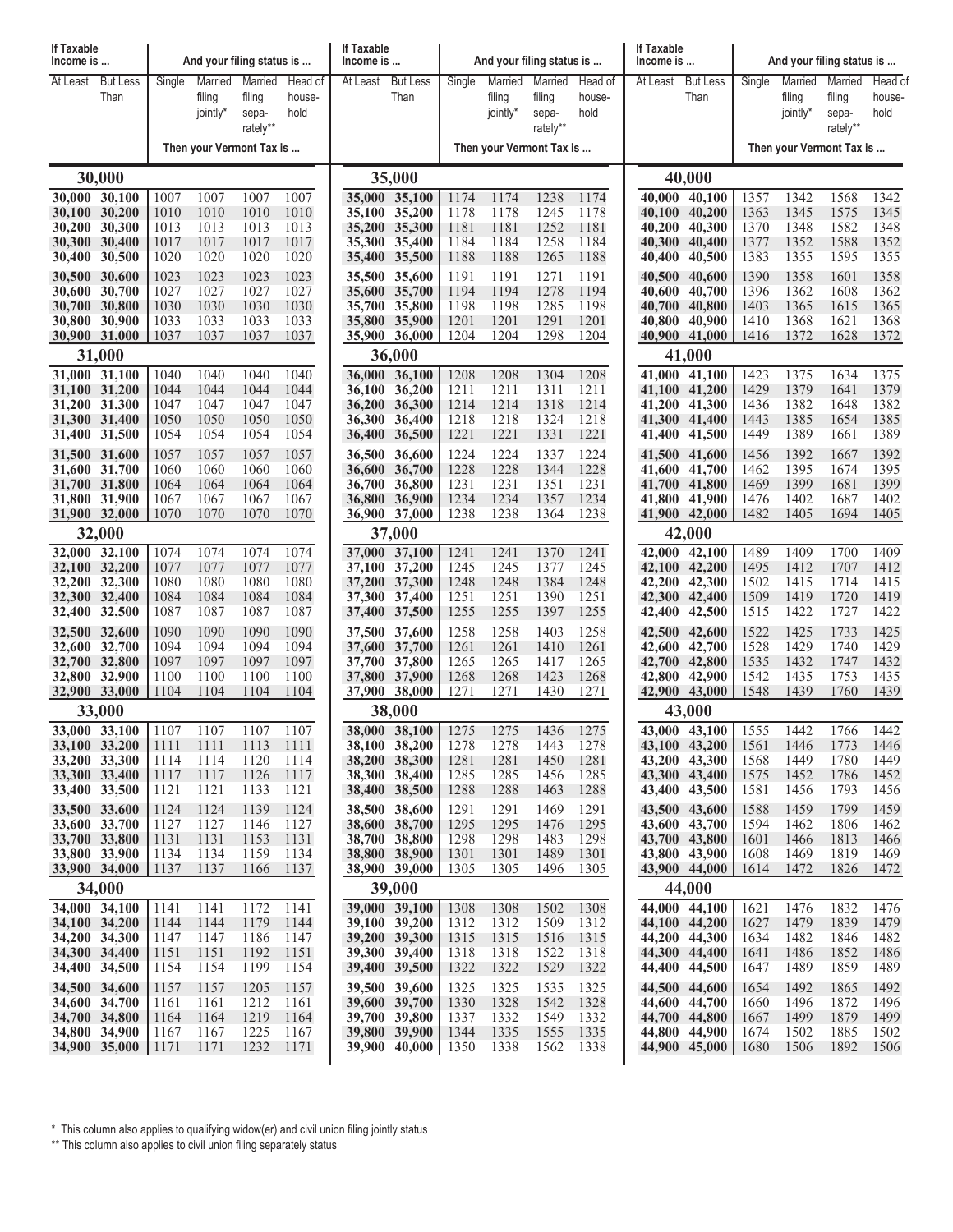| <b>If Taxable</b><br>Income is |                         |              |                   | And your filing status is |                   | If Taxable<br>Income is |                                |              | And your filing status is |                   |                   | If Taxable<br>Income is  |                                |              | And your filing status is |                   |                   |  |
|--------------------------------|-------------------------|--------------|-------------------|---------------------------|-------------------|-------------------------|--------------------------------|--------------|---------------------------|-------------------|-------------------|--------------------------|--------------------------------|--------------|---------------------------|-------------------|-------------------|--|
| At Least                       | <b>But Less</b><br>Than | Single       | Married<br>filing | Married<br>filing         | Head of<br>house- | At Least                | <b>But Less</b><br>Than        | Single       | Married<br>filing         | Married<br>filing | Head of<br>house- | At Least                 | <b>But Less</b><br>Than        | Single       | Married<br>filing         | Married<br>filing | Head of<br>house- |  |
|                                |                         |              | jointly*          | sepa-<br>rately**         | hold              |                         |                                |              | jointly*                  | sepa-<br>rately** | hold              |                          |                                |              | jointly*                  | sepa-<br>rately** | hold              |  |
|                                |                         |              |                   | Then your Vermont Tax is  |                   |                         |                                |              | Then your Vermont Tax is  |                   |                   | Then your Vermont Tax is |                                |              |                           |                   |                   |  |
|                                | 45,000                  |              |                   |                           |                   |                         | 50,000                         |              |                           |                   |                   | 55,000                   |                                |              |                           |                   |                   |  |
| 45,000 45,100                  |                         | 1687         | 1509              | 1898                      | 1509              |                         | 50,000 50,100                  | 2017         | 1677                      | 2228              | 1677              |                          | 55,000 55,100                  | 2347         | 1844                      | 2558              | 1908              |  |
| 45,100 45,200<br>45,200 45,300 |                         | 1693<br>1700 | 1513<br>1516      | 1905<br>1912              | 1513<br>1516      |                         | 50,100 50,200<br>50,200 50,300 | 2023<br>2030 | 1680<br>1683              | 2235<br>2242      | 1680<br>1683      | 55,200                   | 55,100 55,200<br>55,300        | 2353<br>2360 | 1848<br>1851              | 2565<br>2572      | 1914<br>1921      |  |
| 45,300 45,400                  |                         | 1707         | 1519              | 1918                      | 1519              |                         | 50,300 50,400                  | 2037         | 1687                      | 2248              | 1687              |                          | 55,300 55,400                  | 2367         | 1854                      | 2578              | 1928              |  |
| 45,400<br>45,500 45,600        | 45,500                  | 1713<br>1720 | 1523<br>1526      | 1925<br>1931              | 1523<br>1526      |                         | 50,400 50,500<br>50,500 50,600 | 2043<br>2050 | 1690<br>1693              | 2255<br>2261      | 1690<br>1693      |                          | 55,400 55,500<br>55,500 55,600 | 2373<br>2380 | 1858<br>1861              | 2585<br>2591      | 1934<br>1941      |  |
| 45,600                         | 45,700                  | 1726         | 1529              | 1938                      | 1529              |                         | 50,600 50,700                  | 2056         | 1697                      | 2268              | 1697              | 55,600                   | 55,700                         | 2386         | 1864                      | 2598              | 1947              |  |
| 45,700 45,800<br>45,800        | 45,900                  | 1733<br>1740 | 1533<br>1536      | 1945<br>1951              | 1533<br>1536      |                         | 50,700 50,800<br>50,800 50,900 | 2063<br>2070 | 1700<br>1703              | 2275<br>2281      | 1700<br>1703      |                          | 55,700 55,800<br>55,800 55,900 | 2393<br>2400 | 1868<br>1871              | 2605<br>2611      | 1954<br>1961      |  |
| 45,900 46,000                  |                         | 1746         | 1539              | 1958                      | 1539              |                         | 50,900 51,000                  | 2076         | 1707                      | 2288              | 1707              |                          | 55,900 56,000                  | 2406         | 1874                      | 2618              | 1967              |  |
|                                | 46,000                  |              |                   |                           |                   |                         | 51,000                         |              |                           |                   |                   | 56,000                   |                                |              |                           |                   |                   |  |
| 46,000 46,100<br>46,100 46,200 |                         | 1753<br>1759 | 1543<br>1546      | 1964<br>1971              | 1543<br>1546      |                         | 51,000 51,100<br>51,100 51,200 | 2083<br>2089 | 1710<br>1714              | 2294<br>2301      | 1710<br>1714      |                          | 56,000 56,100<br>56,100 56,200 | 2413<br>2419 | 1878<br>1881              | 2624<br>2631      | 1974<br>1980      |  |
| 46.200                         | 46,300                  | 1766         | 1549              | 1978                      | 1549              |                         | 51,200 51,300                  | 2096         | 1717                      | 2308              | 1717              | 56,200                   | 56,300                         | 2426         | 1884                      | 2638              | 1987              |  |
| 46,300 46,400<br>46,400        | 46,500                  | 1773<br>1779 | 1553<br>1556      | 1984<br>1991              | 1553<br>1556      |                         | 51,300 51,400<br>51,400 51,500 | 2103<br>2109 | 1720<br>1724              | 2314<br>2321      | 1720<br>1724      | 56,300<br>56,400         | 56,400<br>56,500               | 2433<br>2439 | 1888<br>1891              | 2644<br>2651      | 1994<br>2000      |  |
| 46,500                         | 46,600                  | 1786         | 1559              | 1997                      | 1559              |                         | 51,500 51,600                  | 2116         | 1727                      | 2327              | 1727              | 56,500                   | 56,600                         | 2446         | 1894                      | 2657              | 2007              |  |
| 46,600<br>46,700 46,800        | 46,700                  | 1792         | 1563              | 2004                      | 1563              |                         | 51,600 51,700                  | 2122         | 1730                      | 2334<br>2341      | 1730              | 56,600                   | 56,700                         | 2452         | 1898<br>1901              | 2664              | 2013<br>2020      |  |
| 46,800                         | 46,900                  | 1799<br>1806 | 1566<br>1569      | 2011<br>2017              | 1566<br>1569      |                         | 51,700 51,800<br>51,800 51,900 | 2129<br>2136 | 1734<br>1737              | 2347              | 1734<br>1737      | 56,800                   | 56,700 56,800<br>56,900        | 2459<br>2466 | 1904                      | 2671<br>2677      | 2027              |  |
| 46,900 47,000                  |                         | 1812         | 1573              | 2024                      | 1573              |                         | 51,900 52,000                  | 2142         | 1740                      | 2354              | 1740              |                          | 56,900 57,000                  | 2472         | 1908                      | 2684              | 2033              |  |
| 47,000<br>47,000 47,100        |                         |              |                   |                           |                   |                         | 52,000                         |              |                           |                   | 1744              |                          | 57,000                         |              |                           |                   | 2040              |  |
| 47,100 47,200                  |                         | 1819<br>1825 | 1576<br>1580      | 2030<br>2037              | 1576<br>1580      |                         | 52,000 52,100<br>52,100 52,200 | 2149<br>2155 | 1744<br>1747              | 2360<br>2367      | 1747              |                          | 57,000 57,100<br>57,100 57,200 | 2479<br>2485 | 1911<br>1915              | 2690<br>2697      | 2046              |  |
| 47,200 47,300                  |                         | 1832<br>1839 | 1583<br>1586      | 2044                      | 1583              |                         | 52,200 52,300                  | 2162         | 1750                      | 2374<br>2380      | 1750              |                          | 57,200 57,300                  | 2492         | 1918<br>1921              | 2704<br>2710      | 2053<br>2060      |  |
| 47,300 47,400<br>47,400        | 47,500                  | 1845         | 1590              | 2050<br>2057              | 1586<br>1590      |                         | 52,300 52,400<br>52,400 52,500 | 2169<br>2175 | 1754<br>1757              | 2387              | 1754<br>1757      |                          | 57,300 57,400<br>57,400 57,500 | 2499<br>2505 | 1925                      | 2717              | 2066              |  |
| 47,500 47,600                  |                         | 1852         | 1593              | 2063                      | 1593              |                         | 52,500 52,600                  | 2182         | 1760                      | 2393              | 1760              |                          | 57,500 57,600                  | 2512         | 1928                      | 2723              | 2073              |  |
| 47,600<br>47,700 47,800        | 47,700                  | 1858<br>1865 | 1596<br>1600      | 2070<br>2077              | 1596<br>1600      |                         | 52,600 52,700<br>52,700 52,800 | 2188<br>2195 | 1764<br>1767              | 2400<br>2407      | 1764<br>1767      | 57,600                   | 57,700<br>57,700 57,800        | 2518<br>2525 | 1931<br>1935              | 2730<br>2737      | 2079<br>2086      |  |
| 47,800 47,900                  |                         | 1872         | 1603              | 2083                      | 1603              |                         | 52,800 52,900                  | 2202         | 1770                      | 2413              | 1770              |                          | 57,800 57,900                  | 2532         | 1938                      | 2743              | 2093              |  |
| 47,900 48,000                  | 48,000                  | 1878         | 1606              | 2090                      | 1606              |                         | 52,900 53,000                  | 2208         | 1774                      | 2420              | 1774              |                          | 57,900 58,000<br>58,000        | 2538         | 1941                      | 2750              | 2099              |  |
| 48,000 48,100                  |                         | 1885         | 1610              | 2096                      | 1610              |                         | 53,000<br>53,000 53,100        | 2215         | 1777                      | 2426              | 1777              |                          | 58,000 58,100                  | 2545         | 1945                      | 2756              | 2106              |  |
| 48,100 48,200                  |                         | 1891         | 1613              | 2103                      | 1613              |                         | 53,100 53,200                  | 2221         | 1781                      | 2433              | 1782              |                          | 58,100 58,200                  | 2551         | 1948                      | 2763              | 2112              |  |
| 48,200 48,300<br>48,300 48,400 |                         | 1898<br>1905 | 1616<br>1620      | 2110<br>2116              | 1616<br>1620      |                         | 53,200 53,300<br>53,300 53,400 | 2228<br>2235 | 1784<br>1787              | 2440<br>2446      | 1789<br>1796      |                          | 58,200 58,300<br>58,300 58,400 | 2558<br>2565 | 1951<br>1955              | 2770<br>2776      | 2119<br>2126      |  |
| 48,400 48,500                  |                         | 1911         | 1623              | 2123                      | 1623              |                         | 53,400 53,500                  | 2241         | 1791                      | 2453              | 1802              |                          | 58,400 58,500                  | 2571         | 1958                      | 2783              | 2132              |  |
| 48,500 48,600                  |                         | 1918         | 1626              | 2129                      | 1626              |                         | 53,500 53,600                  | 2248         | 1794                      | 2459              | 1809              |                          | 58,500 58,600                  | 2578         | 1961                      | 2789              | 2139              |  |
| 48,600 48,700<br>48,700 48,800 |                         | 1924<br>1931 | 1630<br>1633      | 2136<br>2143              | 1630<br>1633      |                         | 53,600 53,700<br>53,700 53,800 | 2254<br>2261 | 1797<br>1801              | 2466<br>2473      | 1815<br>1822      |                          | 58,600 58,700<br>58,700 58,800 | 2584<br>2591 | 1965<br>1968              | 2796<br>2803      | 2145<br>2152      |  |
| 48,800 48,900                  |                         | 1938         | 1636              | 2149                      | 1636              |                         | 53,800 53,900                  | 2268         | 1804                      | 2479              | 1829              |                          | 58,800 58,900                  | 2598         | 1971                      | 2809              | 2159              |  |
| 48,900 49,000                  | 49,000                  | 1944         | 1640              | 2156                      | 1640              |                         | 53,900 54,000<br>54,000        | 2274         | 1807                      | 2486              | 1835              |                          | 58,900 59,000<br>59,000        | 2604         | 1975                      | 2816              | 2165              |  |
| $49,000$ 49,100                |                         | 1951         | 1643              | 2162                      | 1643              |                         | 54,000 54,100                  | 2281         | 1811                      | 2492              | 1842              |                          | $\overline{59,000}$ 59,100     | 2611         | 1978                      | 2822              | 2172              |  |
| 49,100 49,200                  |                         | 1957         | 1647              | 2169                      | 1647              |                         | 54,100 54,200                  | 2287         | 1814                      | 2499              | 1848              |                          | 59,100 59,200                  | 2617         | 1982                      | 2829              | 2178              |  |
| 49,200 49,300<br>49,300 49,400 |                         | 1964<br>1971 | 1650<br>1653      | 2176<br>2182              | 1650<br>1653      |                         | 54,200 54,300<br>54,300 54,400 | 2294<br>2301 | 1817<br>1821              | 2506<br>2512      | 1855<br>1862      |                          | 59,200 59,300<br>59,300 59,400 | 2624<br>2631 | 1985<br>1988              | 2836<br>2842      | 2185<br>2192      |  |
| 49,400 49,500                  |                         | 1977         | 1657              | 2189                      | 1657              |                         | 54,400 54,500                  | 2307         | 1824                      | 2519              | 1868              |                          | 59,400 59,500                  | 2637         | 1992                      | 2849              | 2198              |  |
| 49,500 49,600<br>49,600 49,700 |                         | 1984<br>1990 | 1660<br>1663      | 2195<br>2202              | 1660<br>1663      |                         | 54,500 54,600<br>54,600 54,700 | 2314<br>2320 | 1827<br>1831              | 2525<br>2532      | 1875<br>1881      |                          | 59,500 59,600<br>59,600 59,700 | 2644<br>2650 | 1995<br>1998              | 2855<br>2862      | 2205<br>2211      |  |
| 49,700 49,800                  |                         | 1997         | 1667              | 2209                      | 1667              |                         | 54,700 54,800                  | 2327         | 1834                      | 2539              | 1888              |                          | 59,700 59,800                  | 2657         | 2002                      | 2869              | 2218              |  |
| 49,800 49,900<br>49,900 50,000 |                         | 2004<br>2010 | 1670<br>1673      | 2215<br>2222              | 1670<br>1673      |                         | 54,800 54,900<br>54,900 55,000 | 2334<br>2340 | 1837<br>1841              | 2545<br>2552      | 1895<br>1901      |                          | 59,800 59,900<br>59,900 60,000 | 2664<br>2670 | 2005<br>2008              | 2875<br>2882      | 2225<br>2231      |  |
|                                |                         |              |                   |                           |                   |                         |                                |              |                           |                   |                   |                          |                                |              |                           |                   |                   |  |